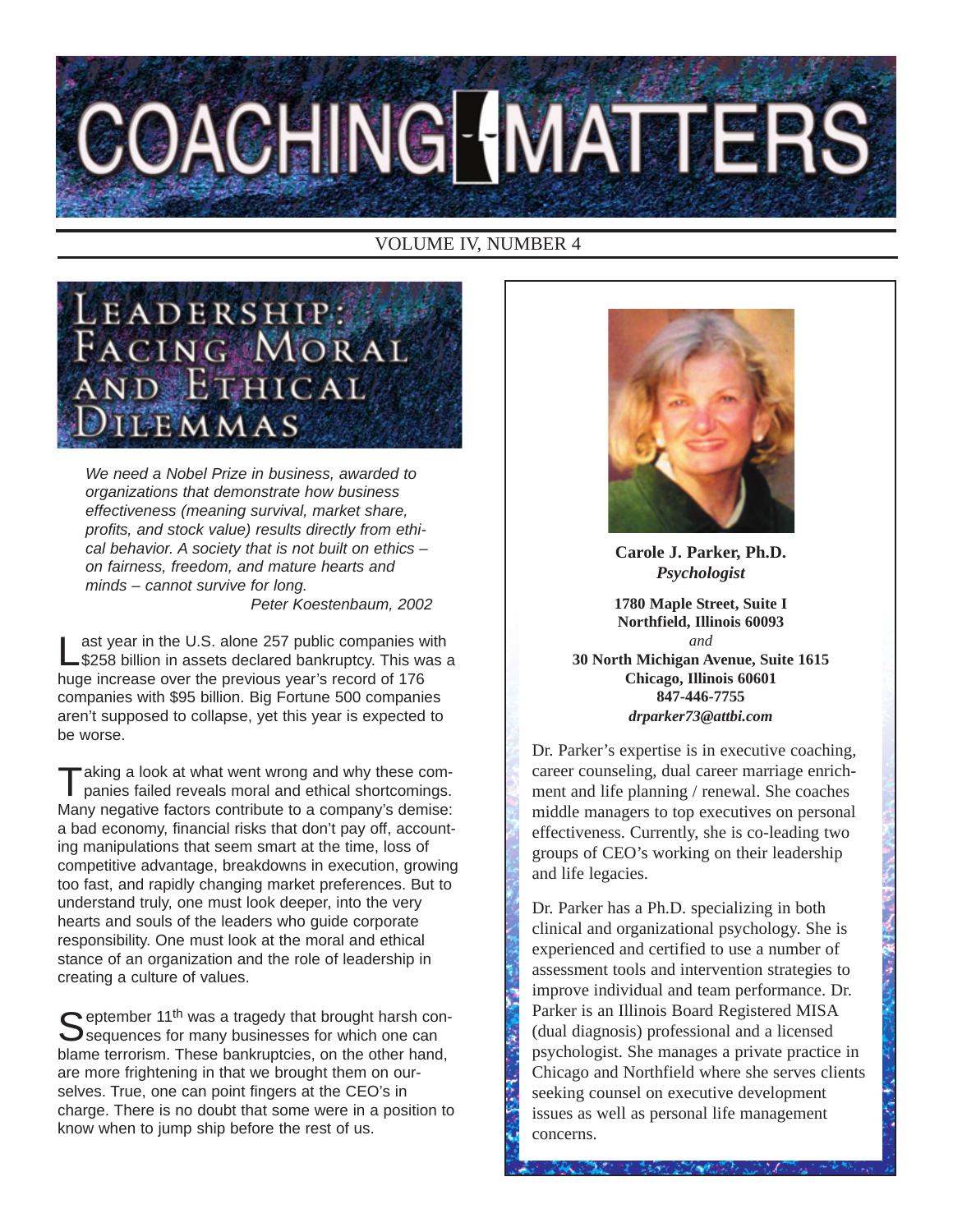But how do large organizations get to that point virtu-<br>Bally overnight? What creates the organizational culture that allows a house of cards to be built in the first place? What drives good leaders to make unethical choices? To assume that all of the leaders in Enron were evil, greedy and selfish is too simplistic. There is more to the story, and we must understand how such ethical violations and consequent collapses occur.



**Example 18 Consequent contapses seculi.**<br> **Provided and the space shuttle Challenger exploded causing**<br>
the death of seven astronauts. A subsequent investiga-<br>
tion of the culture at NASA revealed important lessons.<br>
Ther In 1986 the space shuttle Challenger exploded causing<br>the death of seven astronauts. A subsequent investiga-In 1986 the space shuttle Challenger exploded causing tion of the culture at NASA revealed important lessons. There was not one single error that occurred, and neither did the managers intentionally commit wrongdoing. Yet it could have been prevented. The errors were years in the making. NASA engineers noticed damage to crucial Orings yet they repeatedly convinced themselves that this level of damage was acceptable. One analyst described it as "an incremental descent into poor judgment."

er or daniage was acceptable.<br>
s "an incremental descent into<br>
The culture at NASA was extre<br>
They had hired the best of the<br>
hly complex and sophisticated<br>
e pressure to succeed graduall<br>
lations of standards became th<br>
k The culture at NASA was extremely success-oriented. They had hired the best of the best, and had set highly complex and sophisticated performance goals. The pressure to succeed gradually mounted until minor violations of standards became the standard. Nothing looked wrong until it was all over.

on was very similar. They nired<br>duate schools. Success was<br>rrformers shunned. The empha<br>and immediate success rather<br>There was a gradual descent i<br>I, failure to challenge the syste<br>ishful thinking, poor communic:<br>it it was The culture at Enron was very similar. They hired the brightest from graduate schools. Success was rewarded and non-performers shunned. The emphasis was on the numbers and immediate success rather than on long term values. There was a gradual descent into poor judgment, denial, failure to challenge the system, greed, deceit, ego, wishful thinking, poor communications and lax oversight. But it was apparent only in retrospect. No one noticed at the time as everyone was immersed in the culture.

The question to ask is not how did this happen at<br>
Enron, but how is it happening in one's own organi-<br>
zation right now? What are the standards and how and<br>
to what degree are they communicated and reinforced?<br>
Where are zation right now? What are the standards and how and to what degree are they communicated and reinforced? Where are standards being violated? As a leader, in what ways is one contributing to a loosening of ethical and moral values?

### I s business ethics an oxymoron?

all (1997) suggests tha<br>cy has created a "socie<br>s a set of ethical stand<br>vith those of the larger Robert Jackall (1997) suggests that the modern bureaucracy has created a "society within a society" in which there is a set of ethical standards that may not be consistent with those of the larger society. This might help explain how certain corporate leaders could do what they did and still look at themselves in the mirror. Our current capitalistic society goes along with these sub-societies, as long as they are successful. Enron was touted as one of the most innovative organizations five years in a row by Fortune magazine. Only when there is a collapse is there a cry of "foul."

In America, the Protestant work ethic at one time formed<br>the basis of good business relationships. A person's word n America, the Protestant work ethic at one time formed was his bond and business could be counted on with a handshake. Personal integrity and reputation mattered. But in business, there is also a "dog eat dog" mentality. Somehow, when it comes to business, there is such an emphasis on success that morals and ethics sometimes take a back seat.

The larger an organization, the more complex the strategy and operations. Thus, the easier it becomes to stretch standards and change numbers to reflect what is desired, rather than what is. Meeting the numbers seems more desirable than sticking to reality. Besides, one might reason that "reality" or "truth" is really just a question of which version, which perspective, is applied.

Here's the way one cynical executive put it: "Let's be honest. We lie and our colleagues lie to us. People prefer to tell each other what they want to hear... I don't need perfect people, I need successful people who can think for themselves and get the job done. If they need to tell a little white lie, I can live with that."

Many corporations value stock prices and dividend and financial reports over customers, product or service quality. There is such an emphasis on the bottom line that even customer satisfaction becomes secondary. Jim Collins, in his research for his book Good to Great, emphasizes that sustainably successful companies are the ones that always focus on understanding and meeting customer needs. When this is done successfully, it delivers stakeholder return.

### acing ethical dilemmas: living in the gray

In business, not only are we faced with questions between right and wrong, but between right and right. According to n business, not only are we faced with questions between Joseph Badaracco (1998), "We have all experienced situations in which our professional responsibilities unexpectedly come into conflict with our deepest values – we are caught in a conflict between right and right. And no matter which option we choose, we feel like we've come up short."

This newsletter is intended to offer general information only and recognizes that individual issues may differ from these broad guidelines. Personal issues should be addressed with a professional familiar with the details of the problems. ©2002 Simmonds Publications: 5580 La Jolla Blvd., #306, La Jolla, CA 92037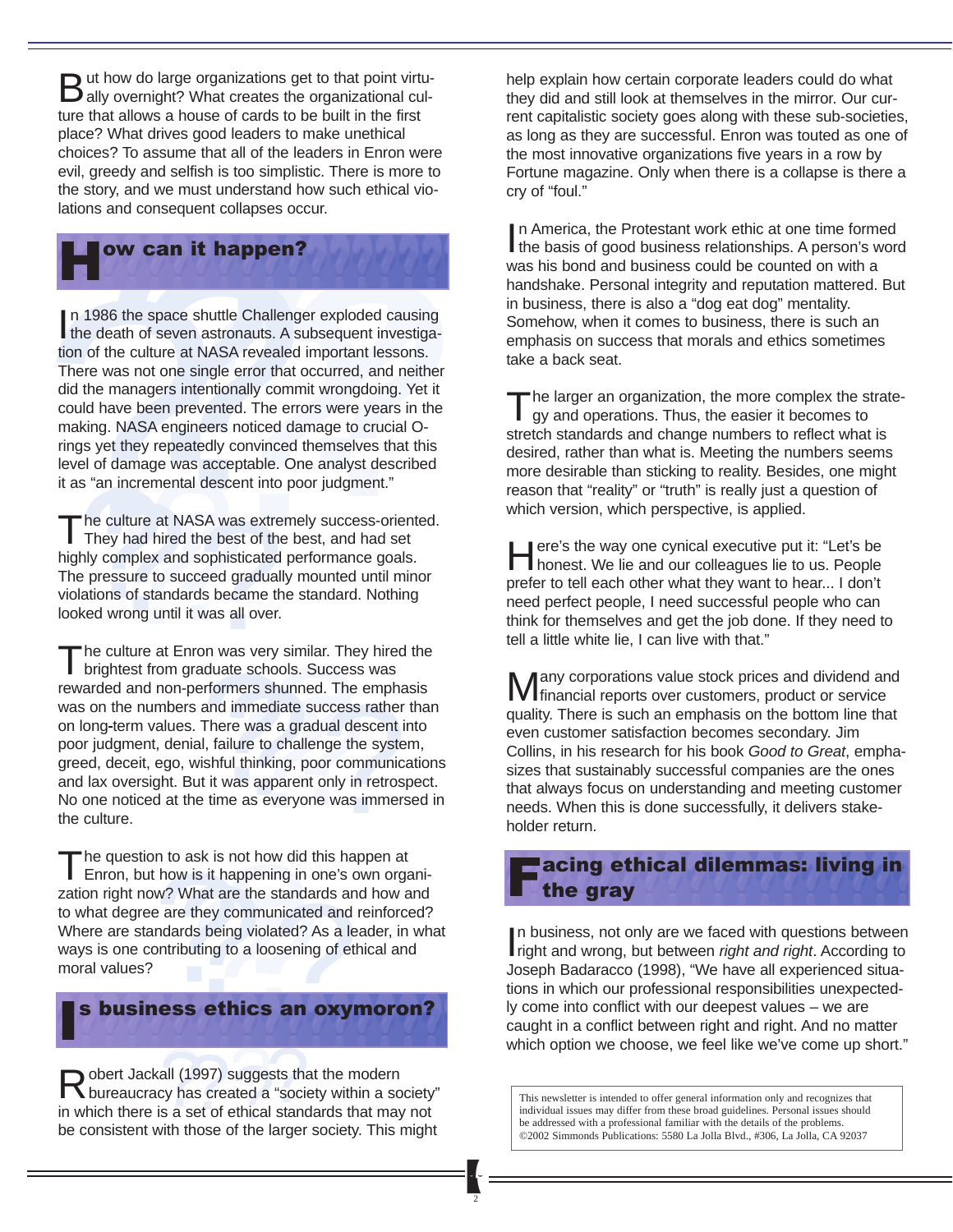"Between right and wrong is a troublesome gray area." – Boeing ethics poster

Research on moral standards and business ethics is sparse. Weber in 1998 found that 85.9 percent of managers claim that they draw their moral standards at work from the expectations perceived in the work environment. Trevino (1990) adds that organizational norms that are embodied by the corporation's culture are strong determinants of individual thought and behavior in the workplace. Gillespie (1997) notes that corporate culture is recognized as a key contextual influence in establishing and maintaining norms.

The morality and ethics of the modern workplace are influenced by the leaders of the organization. There is an increasing sense of distrust of leaders' motives since they are seen to serve shareholders and themselves, rather than the employees, the community, the environment, or even the customers! They are seen as not telling the truth, and doing whatever it takes to increase stock value.

Such erosion of trust may be pandemic. What hap-<br>Spened at Enron and WorldCom colors all employees' views of how leaders operate. When corporate culture is undermined by distrust, the original excitement and enthusiasm about a job turns to cynicism, alienation and disengagement. When this happens, work suffers.

## **Leaders have a responsibility for<br>Creating trust and cultural values**

eaders are the most important and powerful influence on the culture of an organization and are responsible for creating credibility and trust. It is obvious that employees contribute more when they are working for something they believe in. Kouze and Posner (1987) put it well:

There is more to work than is commonly assumed. There is rich opportunity here for leaders to appeal to more than just the material rewards. Great leaders, like great companies and countries, create meaning, not just money.

The aim is to operate organizations in such a way that they achieve stated goals and do so in a manner that is consistent with the higher values of the organizational community. When employees have no clear picture of the moral or ethical stance of the organization, they tend to operate at the lowest perceived level.

C reating and promoting institutional integrity becomes<br>
C one of the most important functions of leadership. Moral and ethical stances need to be consistently reiterated and clarified. One of the most pervasive issues in the

American workplace today is the injustice of corporations paying millions in bonuses to executives and haggling over pennies with salaried and hourly employees. Until this issue is addressed and adjustments made, leaders will have a hard time rebuilding trust and credibility in organizational cultures.

An analysis of the relationship between ethical<br>behavior and effective leadership reveals that it is a matter of examining both ends and means. A business enterprise must be profitable in order to survive. Service organizations must satisfy consumers' expectations. Government must meet the needs of its citizens. The ends are the very reason for existence of the enterprise. At the same time, the means by which they achieve those ends are increasingly important.

I hat can be done to foster a clear and consistent moral and ethical stance for an organization's culture?

- 1. Leadership development must include programs on ethical reasoning and decision making. This must be an ongoing process, not a one-shot affair at fulfilling a requirement. The most effective leadership development programs include coaching and/or mentoring. Through executive coaching, issues of personal ethics and moral responsibility must be explored and aligned with organizational values.
- 2. Leadership programs must include selection, development, evaluation and rewards policies that are aligned in such a way as to reflect their support of the values of the organization. When a person is selected for promotion, or is rewarded, the organization is making a statement: this person represents our values and standards.

"here are powerful economic, political, social and cultural forces at play in our lives today that may lead us to feel powerless to oppose them. It may seem easier to go along rather than to speak out. Each person must weigh alternatives and make choices in light of personal values and goals, but also with consideration to organizational and professional success.

As leaders wake up to needed reforms, there will be an increased emphasis on the need for leadership development programs that include coaching on ethical and moral values. There must be a drive for ethical responsibility if organizations are to thrive.

Never doubt that a small group of committed people can change the world; indeed, it is the only thing that ever has. — Margaret Mead